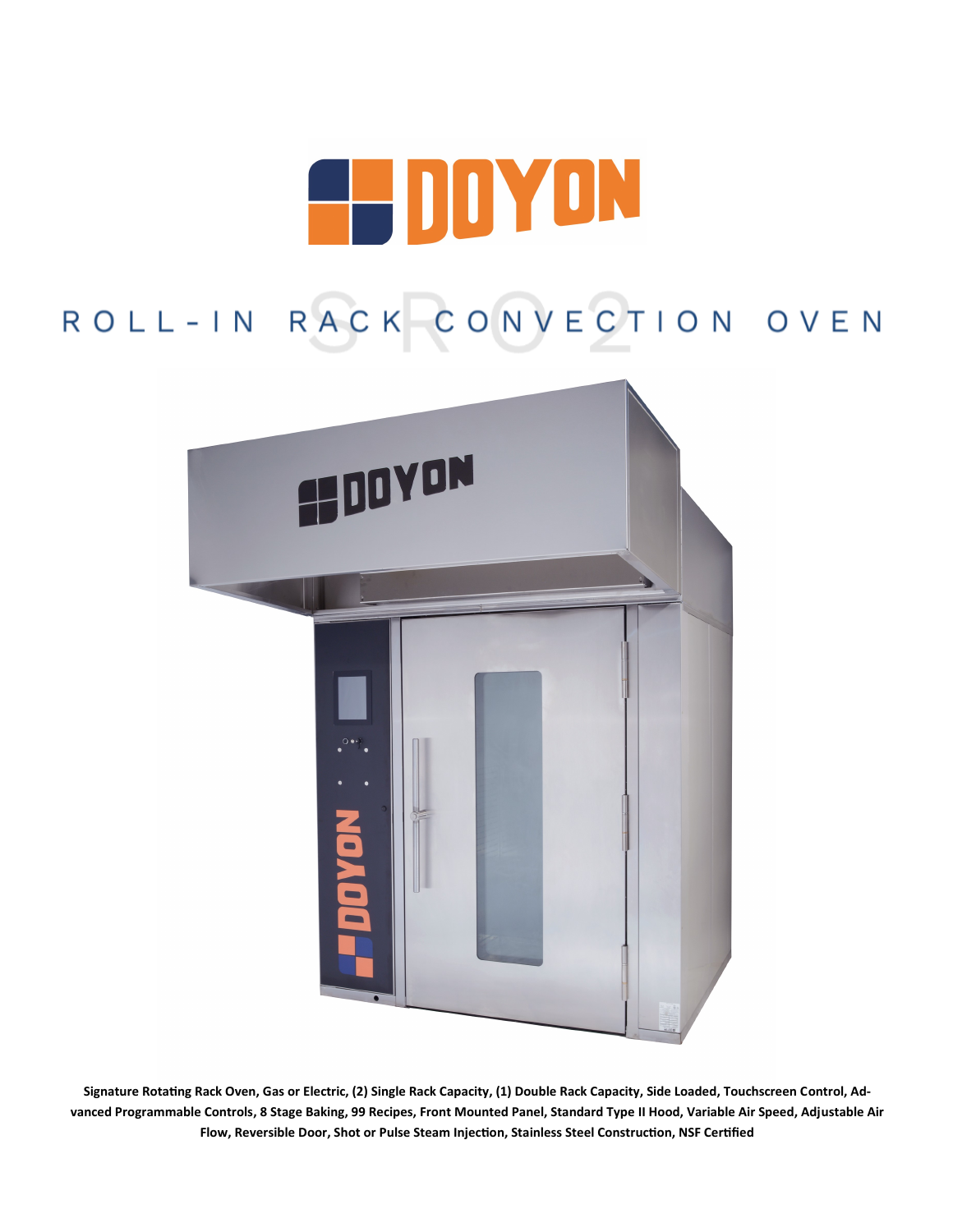

**PROJECT ITEM NO. NOTES** 

### **MODEL NUMBER: S R O 2 E , S R O 2 G**





#### **FEATURES**

- Advanced Programmable Touchscreen Control
	- 99 Programmable Recipes
	- 8 Stage Baking
- □ Standard Type II Hood
- $\Box$  Digital Temperature Control up to 525°F (273°C)
- □ Rotating Rack System for Even Baking (1500 lb. capacity)
- □ Shot & Pulse Steam Capabilities
- **Efficient Electric or Gas Heating**
- Energy Saving Mode
- □ Advanced Moisture Evacuation System
- □ Interior Lights for Full Illumination

#### **CONSTRUCTION**

- □ Stainless Steel Construction
- Field Reversible Door
- □ Ships Knockdown or One Piece Standard
- □ Self Adjusting Slip Clutch on Rack
- □ Built in Rollers Allow for Easy Movement and Installation
- □ Four Adjustable Air Channels Designed for Perfect Bakes

### **OPTIONS & ACCESSORIES**

- □ Prison Package
- □ Roll-In Racks (# of Shelves: 8, 10, 12, 15 & 20)
- Water Filter

#### **CLEARANCES**

- □ 0" (0 mm) Side & Back
- □ 0" (0 mm) Bottom
- □ 36" (305 mm) Top

#### **WARRANTY**

□ One Year Labor & Two Year Parts

| Model | Crated |        | <b>Overall Dimensions</b> |         | <b>Interior Dimensions</b> |        |         |  |
|-------|--------|--------|---------------------------|---------|----------------------------|--------|---------|--|
|       | Weight | W      | D                         | н       | W                          | D      | н       |  |
| SRO2E | 1650   | 72"    | 53 3/8"                   | 1021/2" | 40''                       | 53''   | 73 1/2" |  |
|       | (749)  | (1828) | (1356)                    | (2603)  | (1016)                     | (1346) | (1867)  |  |
| SRO2G | 1650   | 72"    | 53 3/8"                   | 1021/2" | 40''                       | 53''   | 73 1/2" |  |
|       | (749)  | (1828) | (1356)                    | (2603)  | (1016)                     | (1346) | (1867)  |  |

**SPECIFICATIONS SUBJECT TO CHANGE WITHOUT NOTICE FOLLOW US KCL & REVIT DRAWINGS UPON REQUEST REVISION A | 4/21/2021**

## **Doyon**



5600 13th Street, Menominee, MI 49858 **906.863.4401 | 800.338.9886 | [www.doyon.qc.ca](http://www.doyon.qc.ca/)**

O

 $\bigoplus$   $\bigoplus$   $\bigoplus$